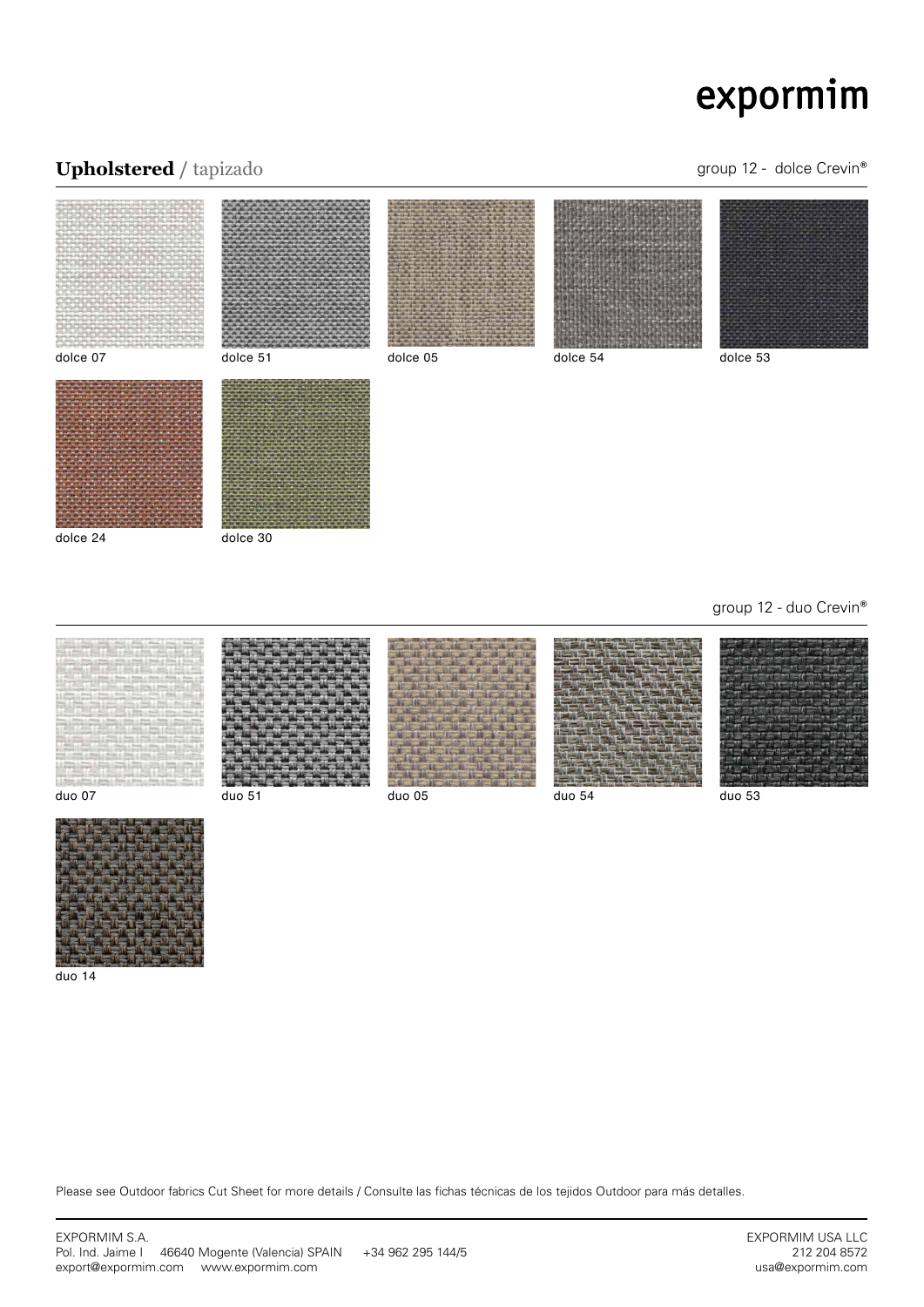## Upholstered / tapizado **Upholstered / tapizado** group 12 - heritage Sunbrella®





heritage garnet

group 12 - silvertex<sup>™</sup>







silvertex sterling

Please see Outdoor fabrics Cut Sheet for more details / Consulte las fichas técnicas de los tejidos Outdoor para más detalles.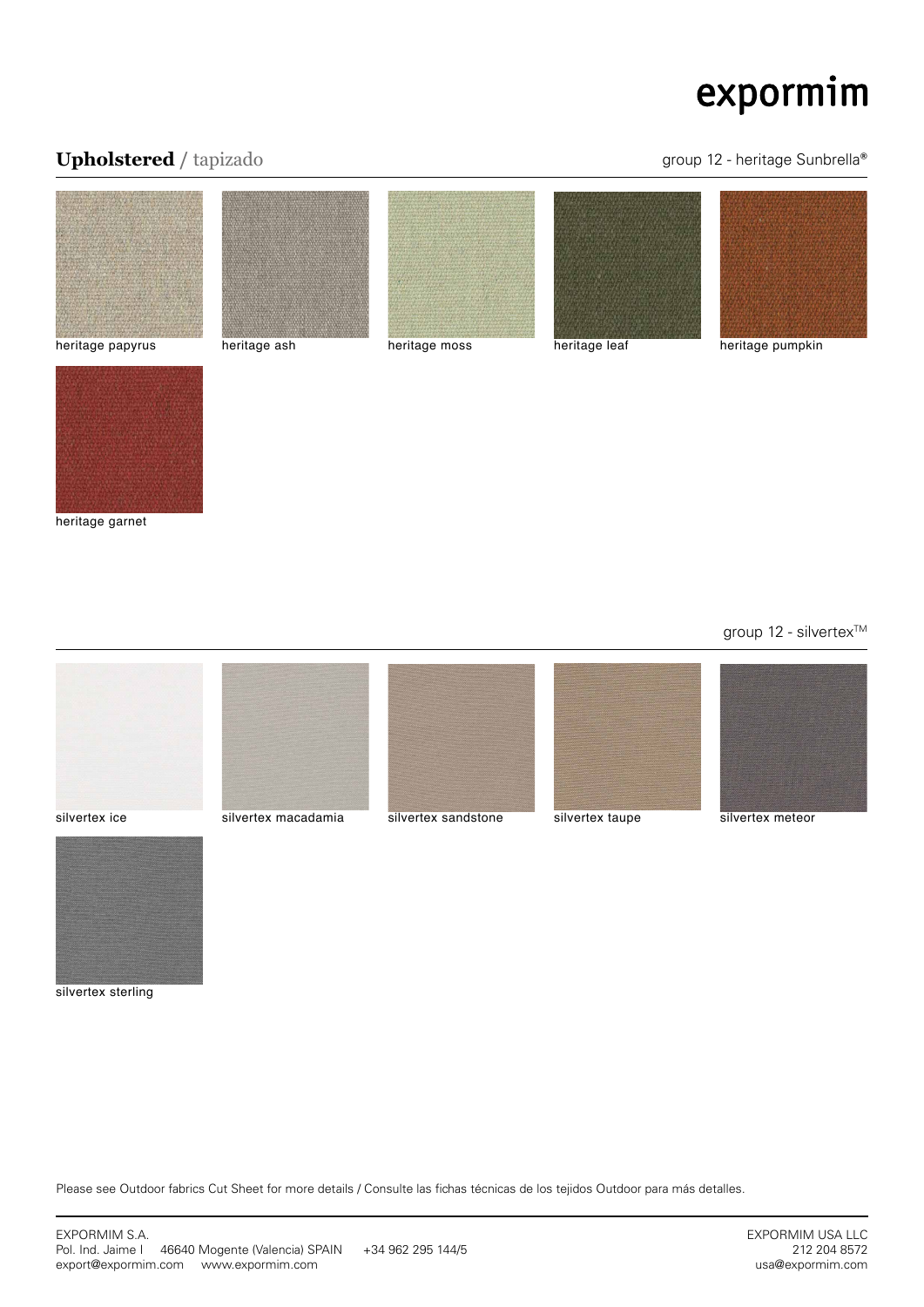## Upholstered / tapizado **Upholstered / tapizado** group 13 - sling Sunbrella®



### group 13 - lopi Sunbrella®



group 13 - bora bora Crevin®



Please see Outdoor fabrics Cut Sheet for more details / Consulte las fichas técnicas de los tejidos Outdoor para más detalles.